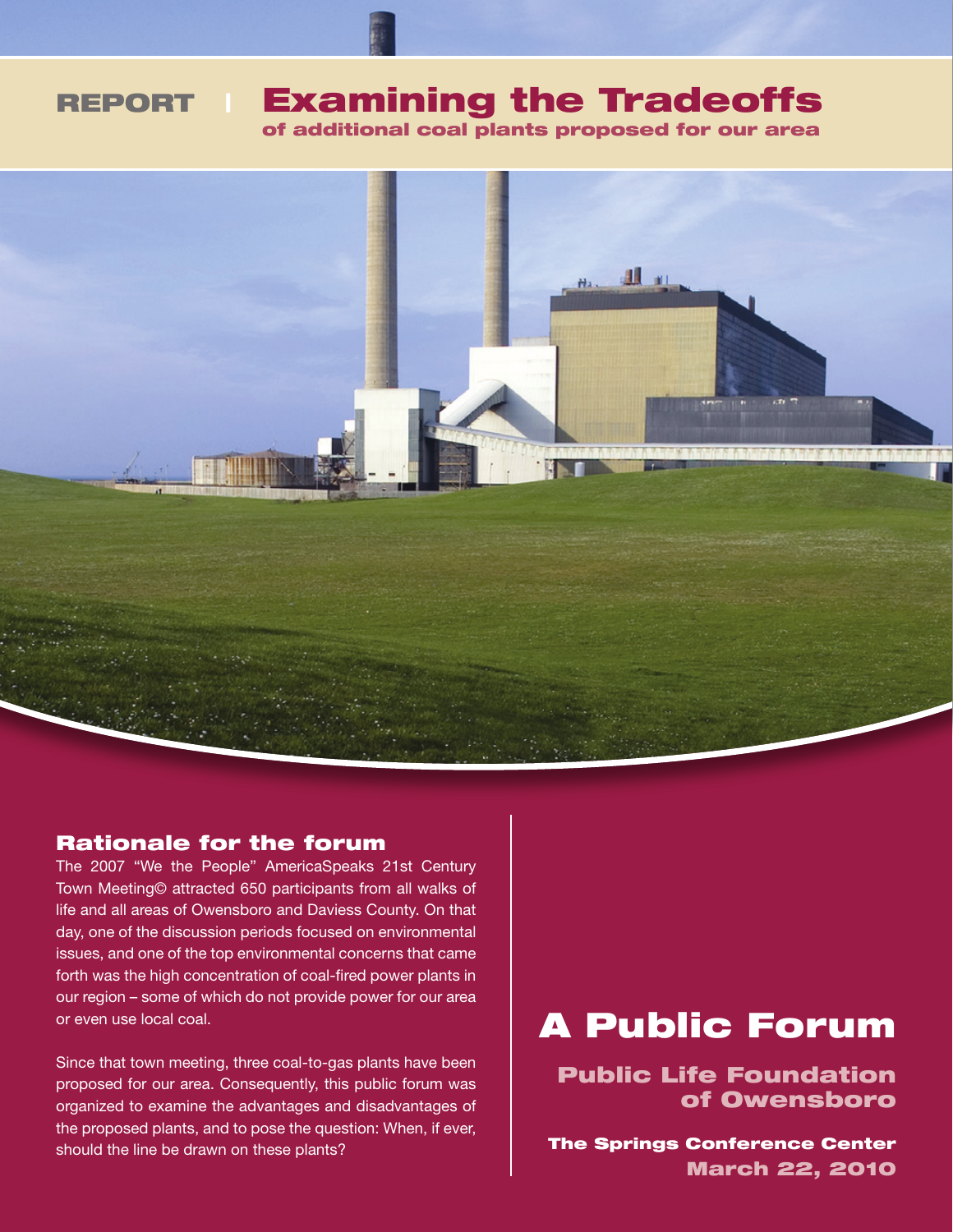### Planning process

A committee was formed to help plan the event: the format and methodology, the participant guide and polling questions. Committee members included:

- Public Life Foundation staff
- a public health official
- a representative of Owensboro Municipal Utilities
- several environmental advocates
- a college biology professor

Representatives of the three proposed coal plants, Greater Owensboro Chamber of Commerce, Greater Owensboro Economic Development Corporation and the Council of Labor were invited to serve on the planning committee, but all declined or did not respond.

### Format

Following opening remarks and a review of the ground rules, a PowerPoint presentation complemented a printed participant guide that was distributed to all attendees. The guide included background information on coal and economic development, the three proposed plants, and potential health and environmental concerns. Seven points in support of the proposed plants were aligned with points in opposition to the plants.

At 15 tables, six to eight participants devoted approximately an hour to small group dialogue and deliberation led by a facilitator. A recorder captured key themes, points the group could agree on and those in which they could not agree.

Verbal reports were presented from participants at each table, followed by electronic polling. Finally, participants indicated which "action steps" they would be willing to take regardless of their position, and they were provided with contact information for public officials, stakeholders, advocacy groups and more.

### Participants

The 100-plus participants were not expected to reflect a scientific sample, but rather a healthy cross-section of the community. It was a public meeting and all were welcomed.



The event was promoted through news releases, email notices and advertisements in the Owensboro, Henderson and Spencer County, Indiana newspapers.

#### Participants included:

retired city planner students marketing professional school librarian retired school superintendent small business owners utility company employees District Judge environmental advocates realtor candidates for public office accountant Daviess County commissioner teachers college president college professor concerned citizens civil engineer college dean attorney public health official psychologist farmers social workers foundation director **photographer** economic development specialists

owner of property near a proposed plant site



#### Information

The participant guide is included in the most recent edition of the foundation's publication, the *Public Life Advocate*: http://plfo.org/documents/coalforum\_PG\_web.pdf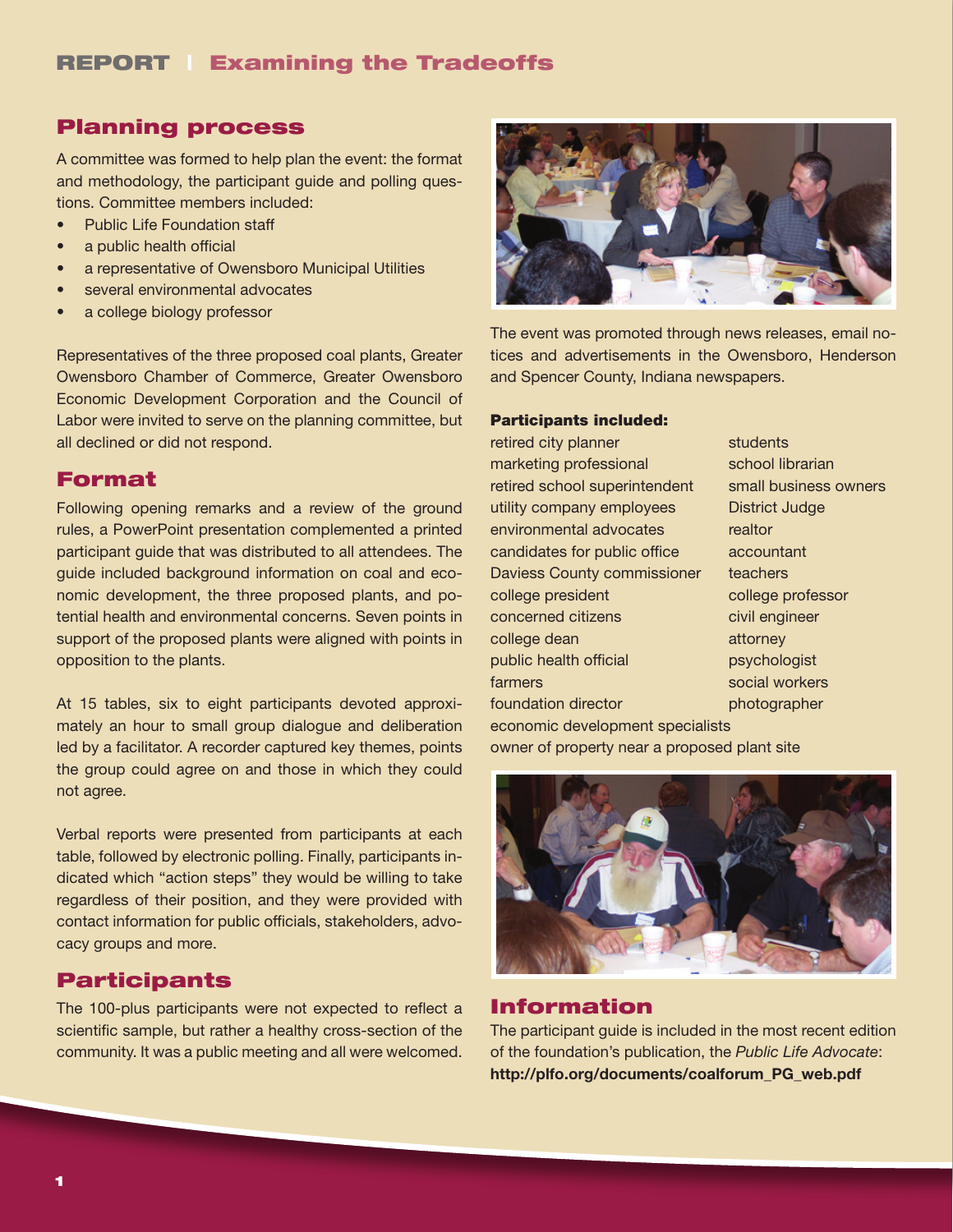## Participant Polling

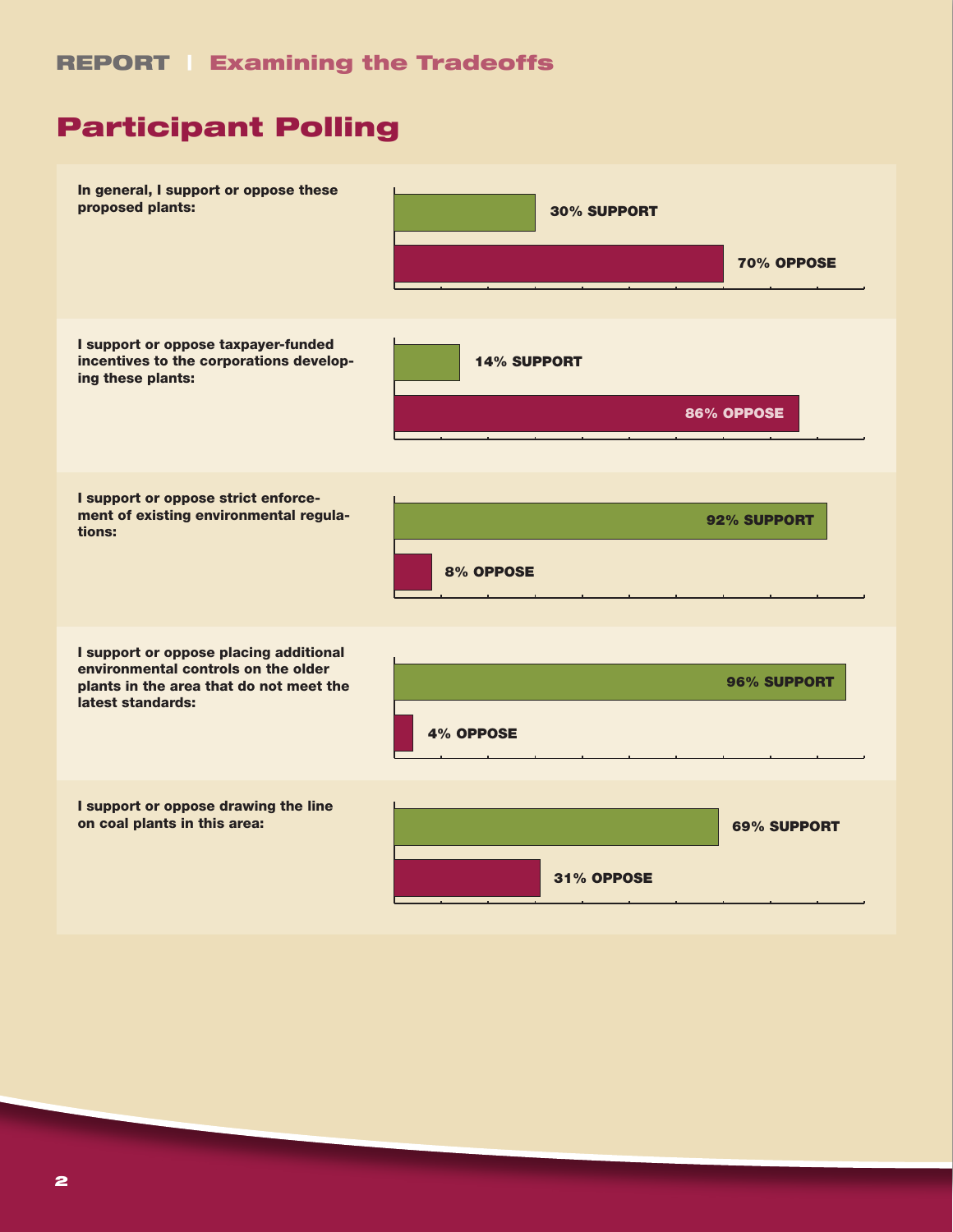## Participant Polling

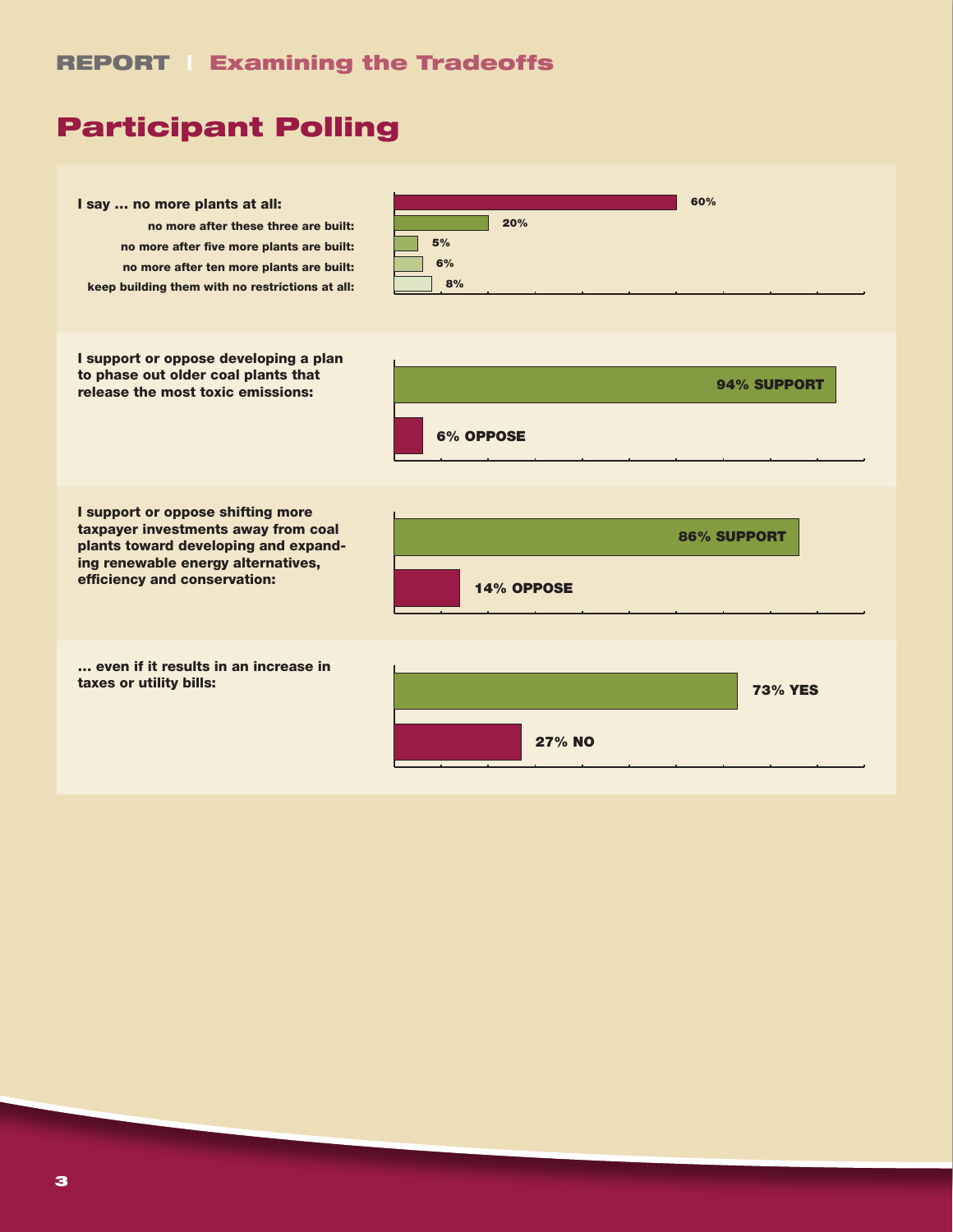## A sampling of points made by forum participants:

- • Want to balance environmental issues with needs for jobs
- Plants would produce quality jobs.
- We have the natural resources. We need to move forward to have time to invest in reusable resources.
- • Toxic emissions statistics in our area are troubling, comparing our regions to major cities.
- The older plants are continuing to be used, why not just start over with those plants?
- • Current power needs can't be met by alternative fuels at this time.
- Don't compromise health for jobs.
- If fossils are used make it as clean as possible and if new plants are built make them as environmentally safe as possible.
- If we cannot invest the money/time/research into alternative sources of cleaner coal then not worth the acute health effects
- We have not invested in research and development significantly, nor have we offered the same degree of financial incentives.